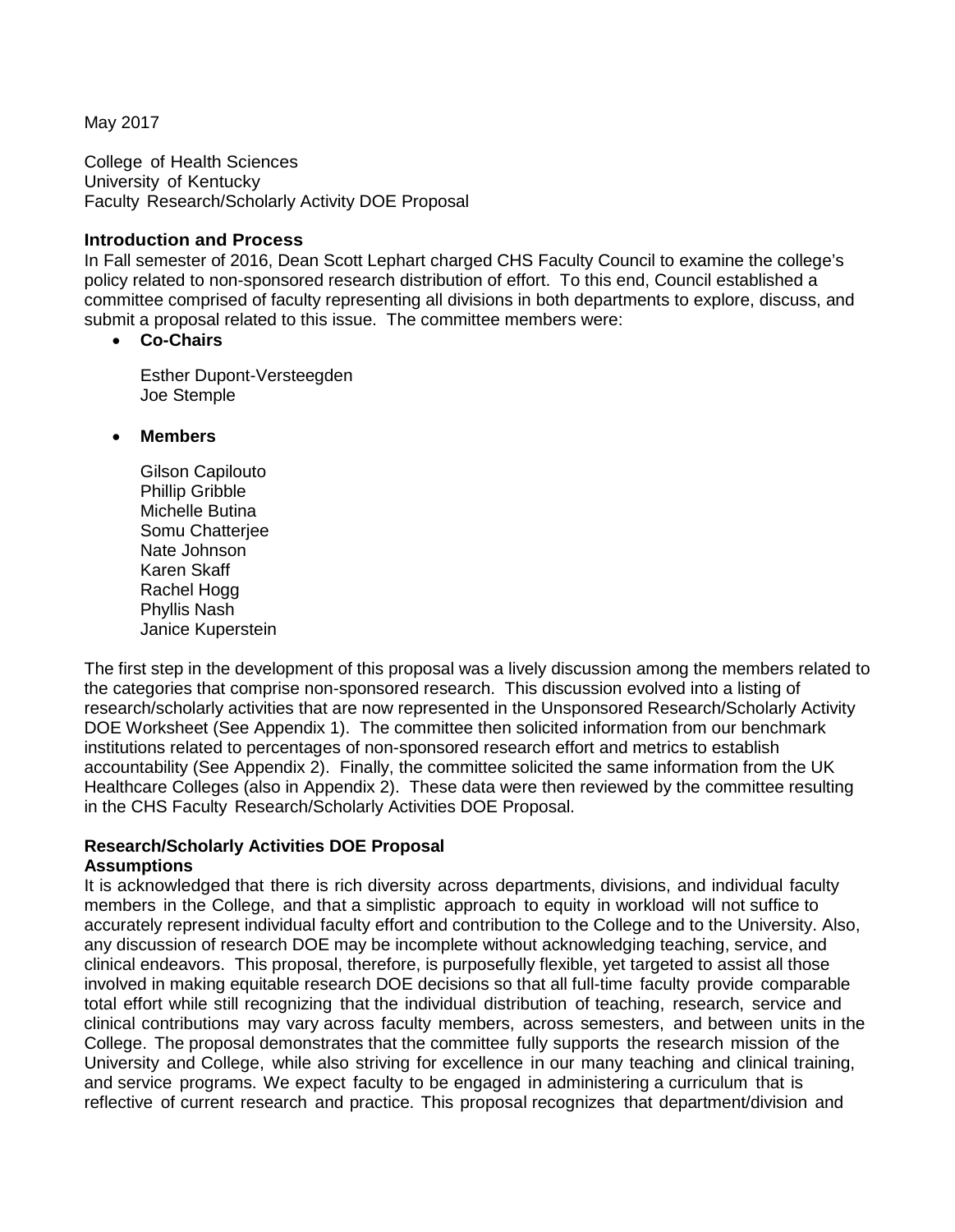College goals are often best met when faculty contributions are made through different combinations of teaching, research, service, and clinical activities. Auxiliary faculty workloads may also be assigned in these and/or additional areas. It should be noted that tenure track faculty are subject to individual department/division guidelines for promotion and tenure and workload allocations should be developed that are consistent with these guidelines (as outlined in AR 3.8. [http://www.uky.edu/regs/files/ar/ar3-8.pdf\)](http://www.uky.edu/regs/files/ar/ar3-8.pdf) and with the Evidences for appointment, promotion and tenure for the College of Health Sciences (https://www.uky.edu/chs/academic-andfaculty[-affairs\)](https://www.uky.edu/chs/academic-and-faculty-affairs).

### **Proposal**

Distribution of Effort will be determined annually in a conference between the faculty member and the Chair as part of the annual Distribution of Effort (DOE) meeting. The timing of this annual meeting is at the discretion of the Dean/Chair to enable appropriate planning and budgeting. Faculty will be evaluated each year (non-tenured) and every two years (tenured) for merit and salary increases based on their performance within the focus area(s) agreed upon from the previous review process. Each faculty member is encouraged to initially determine a workload balance (teaching, research, service, or clinical) that best matches his or her productivity, strengths, career goals and department/division needs. From that point forward, faculty will, in consultation with the Division Director and the Department Chair, adjust the workload balance as part of the annual DOE development, thus allowing for change as circumstances dictate. Faculty may also request a meeting with the Director and Chair at any time to reevaluate workload if necessary, which will allow for a more accurate annual review at the close of the academic year.

Teaching, research, clinical and service responsibilities that equate with percentage time vary between Departments/Divisions and should be included in the yearly director/chair/faculty discussion. The agreed upon effort, with clearly defined expectations should then be described in an annual DOE document.

Considering the flexibility necessary to establish equitable DOEs across Departments and Divisions, Table 1 demonstrates suggested levels described in ranges of % effort taking into account 1) non-tenured and tenured faculty in Regular Title Series, a) faculty that have a balance of research and teaching responsibilities, b) faculty who have a predominance of teaching, and c) faculty who have a predominance of research, 2) non-tenured and tenured Special Title Series faculty, 3) Clinical Faculty, 4) Research faculty, 5) Lecturers.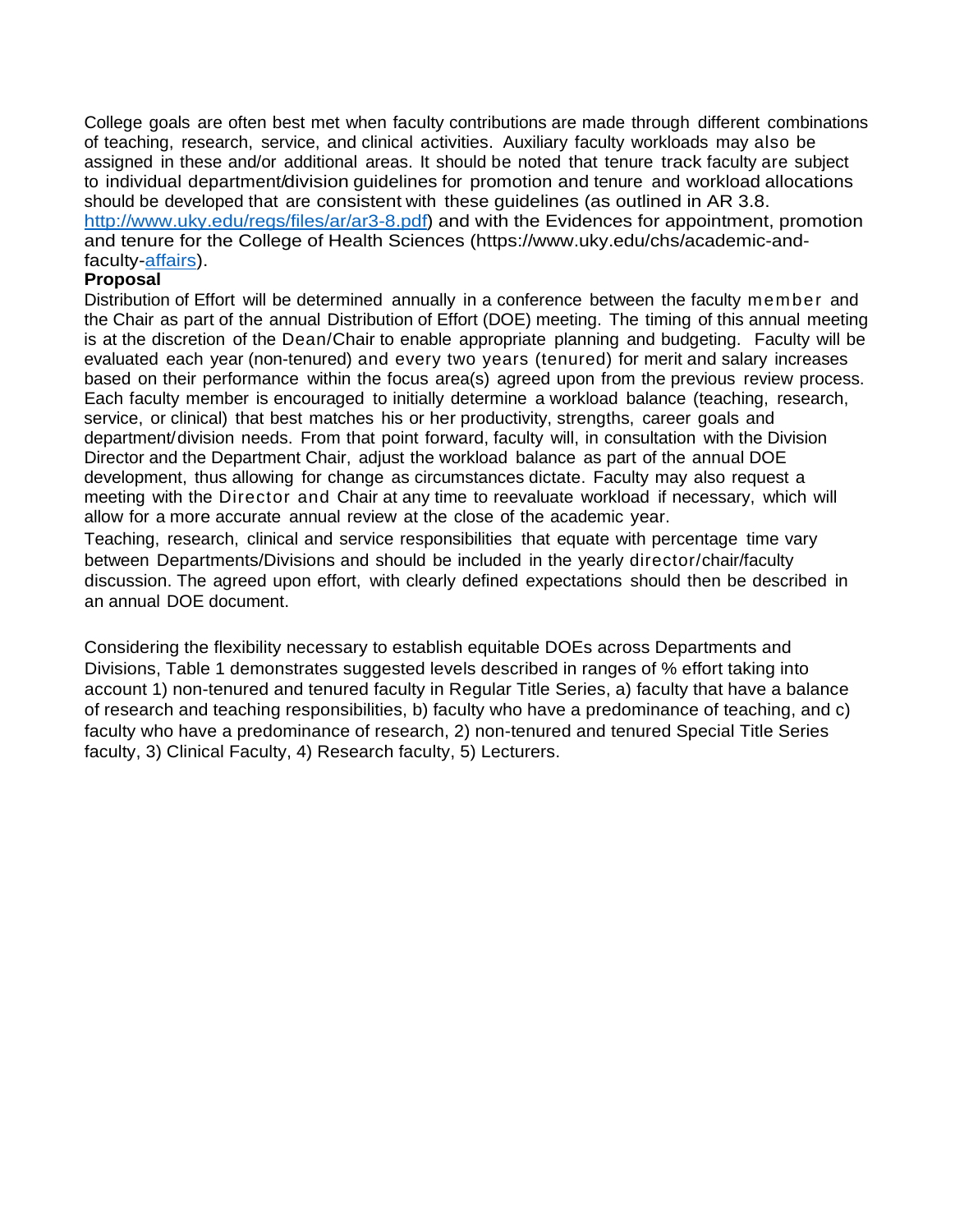|                        | Ranges (%)                   | Teaching  | Research/scholarly activities |           | Service   | Clinical  |
|------------------------|------------------------------|-----------|-------------------------------|-----------|-----------|-----------|
|                        |                              |           | Unsponsored                   | Sponsored |           |           |
| Tenure track positions | <b>Tenured Regular Title</b> | $10 - 60$ | $15 - 30$ , N                 | $0 - 100$ | $5-10, N$ |           |
|                        | Tenure track Regular Title   | $30 - 65$ | $30 - 60$                     | $0 - 100$ | $5 - 10$  |           |
|                        |                              |           | (first 3 years, N)            |           |           |           |
|                        |                              |           |                               |           |           |           |
|                        | <b>Tenured Special Title</b> | $65 - 85$ | 10 N                          | $0 - N$   | $5-10, N$ | $10 - 20$ |
|                        | Tenure track Special Title   | 65-85     | 10 N                          | $0 - N$   | $5-10, N$ | $10 - 20$ |
|                        |                              |           |                               |           |           |           |
|                        |                              |           |                               |           |           |           |
| Non-tenured positions  | Research Title               | $0 - N$   | 0                             | 95, N     | $1 - 5$   |           |
|                        | Lecturer                     | $85 - 90$ | $1-N$                         | $0 - N$   | $10 - 15$ |           |
|                        | Clinical Title               | $0 - 15$  | $0-N$                         | $0 - N$   | $0 - 5$   | 60-95     |
|                        |                              |           |                               |           |           |           |
| N= negotiable          |                              |           |                               |           |           |           |

# Table 1. **Examples** of DOE distribution for **TYPICAL** faculty member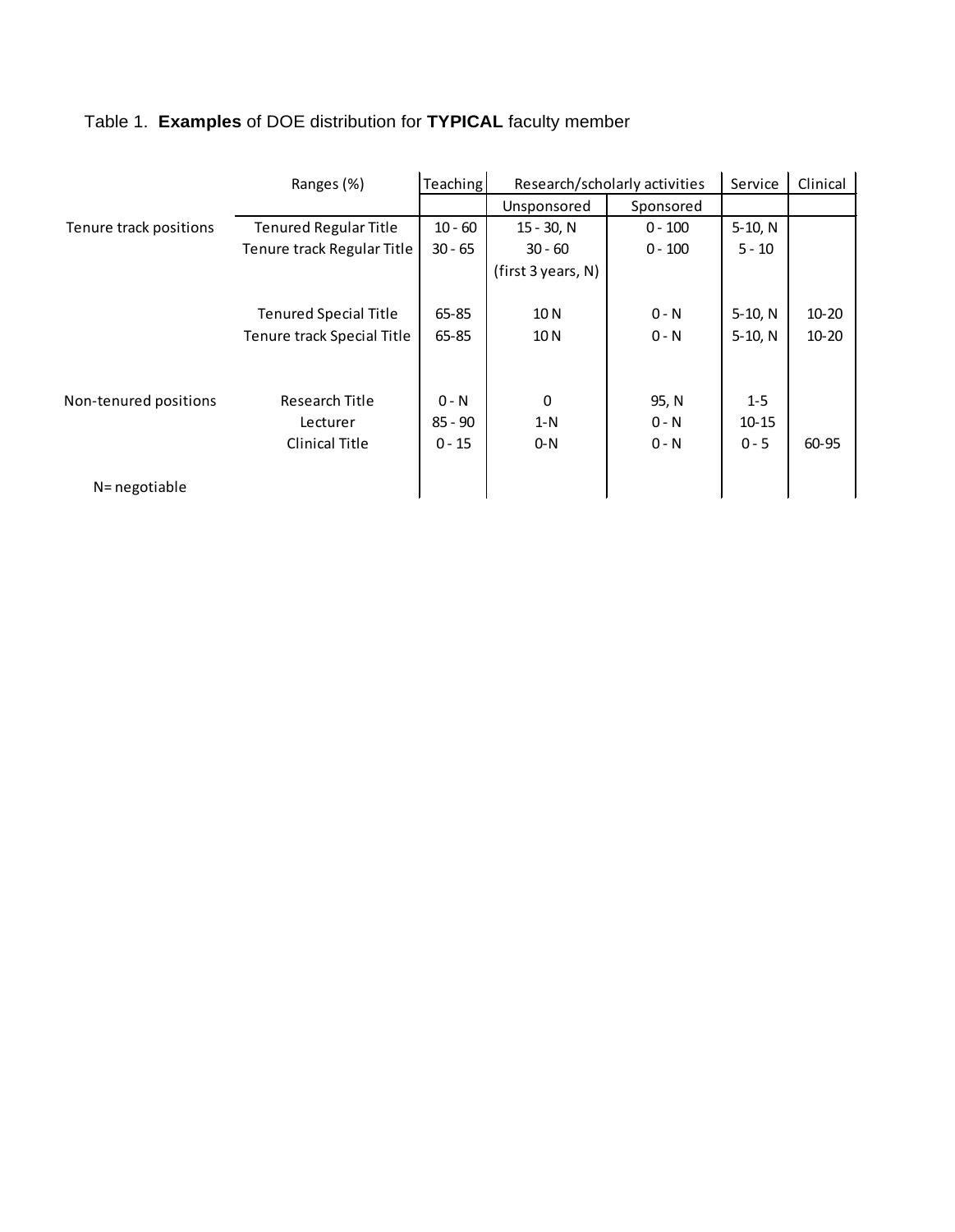Explanation of Table 1

As mentioned above, the ranges in this table reflect possible scenarios for different faculty members with diverse and distinct career goals. Tenured regular title series faculty who have a balance between teaching and research will have percentages that are in the middle of the ranges mentioned in the table, while faculty with a research focus will have more percentage DOE in research than teaching and will negotiate the unsponsored research part with the Chair depending on productivity in scholarly activities (Appendix 1) and goals for future projects. Junior faculty on tenure track in the Regular Title Series will have negotiated protected unsponsored research depending on their potential to build a research line and become funded for their research. This unsponsored research DOE should be in addition to potentially already funded DOE.

Tenured and tenure track junior faculty in the Special Title Series will receive up to 10% unsponsored and will be able to negotiate additional research time depending on the needs of the division and/or unit.

Research Title series faculty should be fully funded for their scholarly activities and should be able to negotiate teaching time as desired/needed.

Lecturer title series faculty will be engaged in teaching and service for the majority of their DOE and will be able to negotiate potential sponsored research time if the occasion arises and if the needs of the unit can be met.

Clinical title series faculty will be mainly involved in clinical duties unless negotiated DOE for research/scholarly activity (sponsored as well as unsponsored) or teaching is obtained.

### **Accountability for Unsponsored Research/Scholarly activity DOE**

Following are the steps taken by a full-time faculty member in consultation with the Chair in determining unsponsored research workload:

- 1. Faculty establish their goals for the coming year and consider the distribution which best helps them meet their goals (and those of the department *I* division).
	- a. Research project goals for the year are presented in detail in an Unsponsored Research/Scholarly Activity DOE Work Sheet. (Please use Table 1 for total percentage guidelines.)
	- b. The faculty member and chair negotiate the distribution.
- 2. The Chair, in consultation with the Dean, will make the final determination of the DOE.
- 3. Please refer to Appendix 1: Categories of Unsponsored Research. Value of individual categories is determined by the culture of each department/division.
- 4. During annual performance review, the Unsponsored Research/Scholarly Activity DOE Work Sheet will be reviewed to determine if goals were met.
- 5. Future unsponsored Research/Scholarly Activity DOE will be determined by goal attainment.